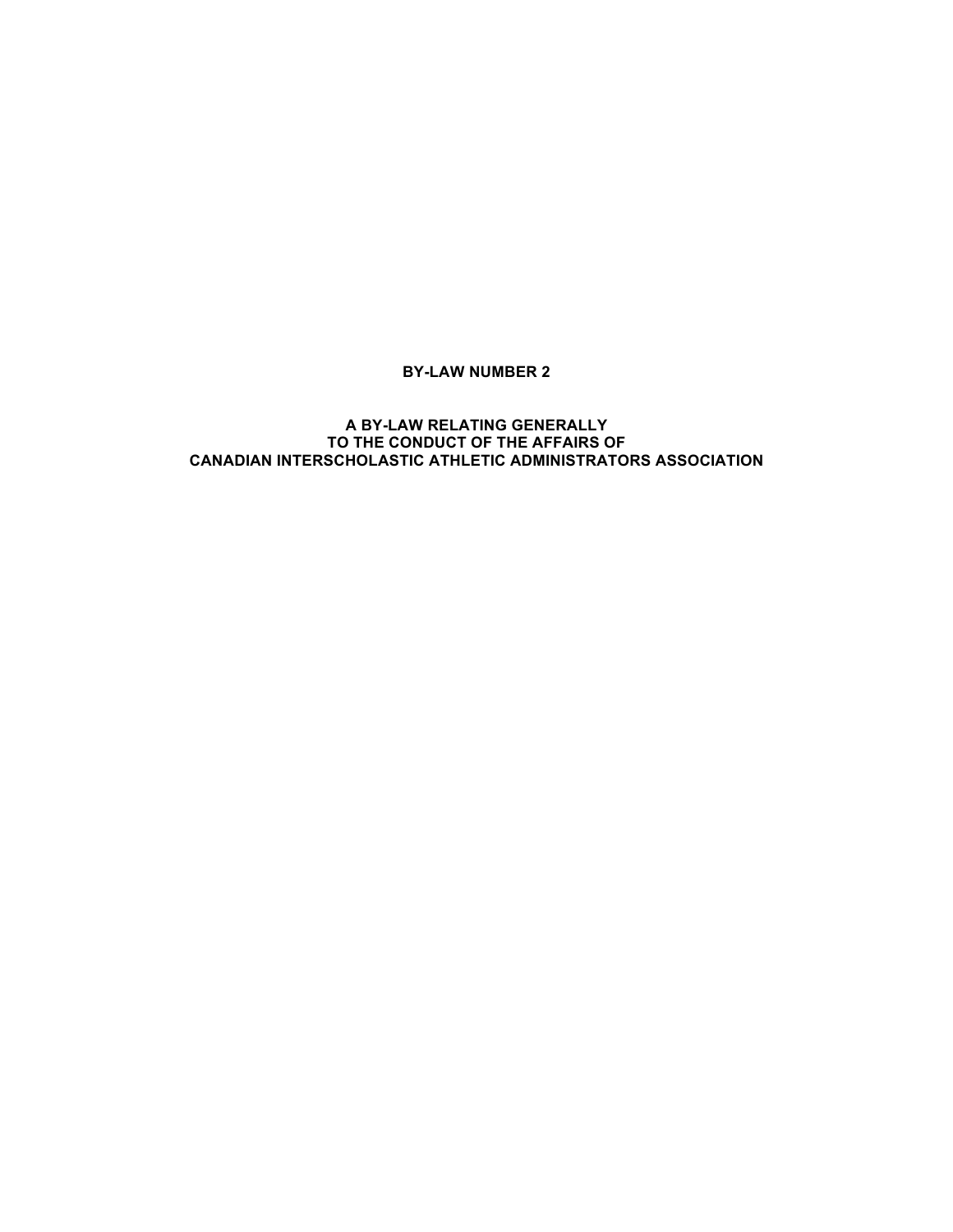# **TABLE OF CONTENTS**

| $1_{-}$        |  |
|----------------|--|
| 1.1.           |  |
| 1.2.           |  |
| 1.3.           |  |
| 1.4.           |  |
| 1.5.           |  |
| 1.6.           |  |
| 1.7.           |  |
| 1.8.           |  |
| 2 <sub>1</sub> |  |
| 2.1.           |  |
| 2.2.           |  |
| 2.3.           |  |
| 2.4.           |  |
|                |  |
| 3.1.           |  |
| 3.2.           |  |
| 3.3.           |  |
|                |  |
| 4.1.           |  |
| 4.2.           |  |
| 4.3.           |  |
| 4.4.           |  |
| 4.5.           |  |
| 4.6.           |  |
| 5.             |  |
| 5.1.           |  |
| 5.2.           |  |
| 5.3.           |  |
| 5.4.           |  |
| 5.5.           |  |
| 5.6.           |  |
| 6.             |  |
| 6.1.           |  |
| 6.2.           |  |
| 6.3.           |  |
| 6.4.           |  |
| 6.5.           |  |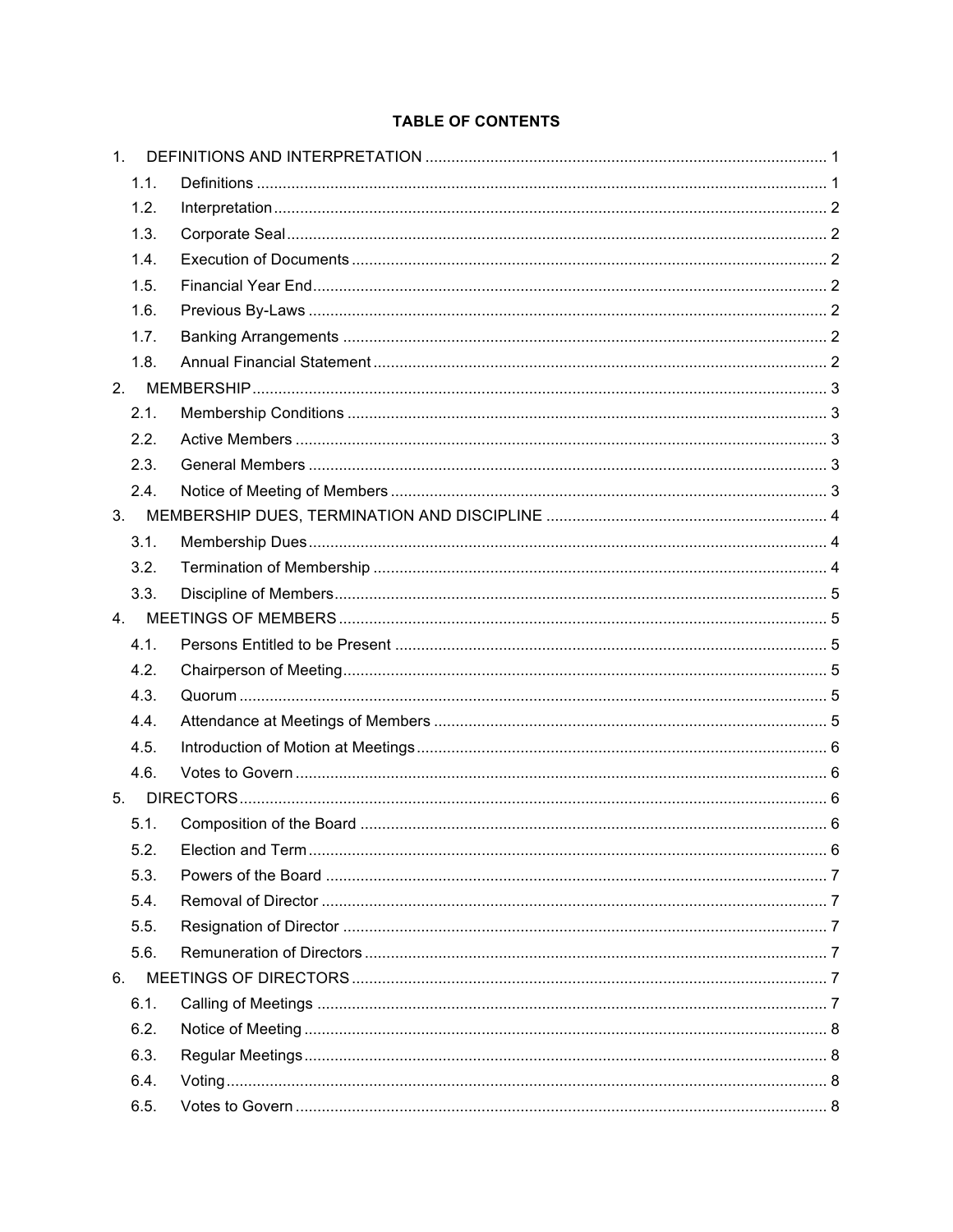| 6.6.        |  |  |  |
|-------------|--|--|--|
| 6.7.        |  |  |  |
| $7_{\circ}$ |  |  |  |
| 7.1.        |  |  |  |
| 7.2.        |  |  |  |
| 7.3.        |  |  |  |
| 7.4.        |  |  |  |
| 8.          |  |  |  |
| 8.1.        |  |  |  |
| 8.2.        |  |  |  |
| 8.3.        |  |  |  |
| 9.          |  |  |  |
| 9.1.        |  |  |  |
| 9.2.        |  |  |  |
|             |  |  |  |
|             |  |  |  |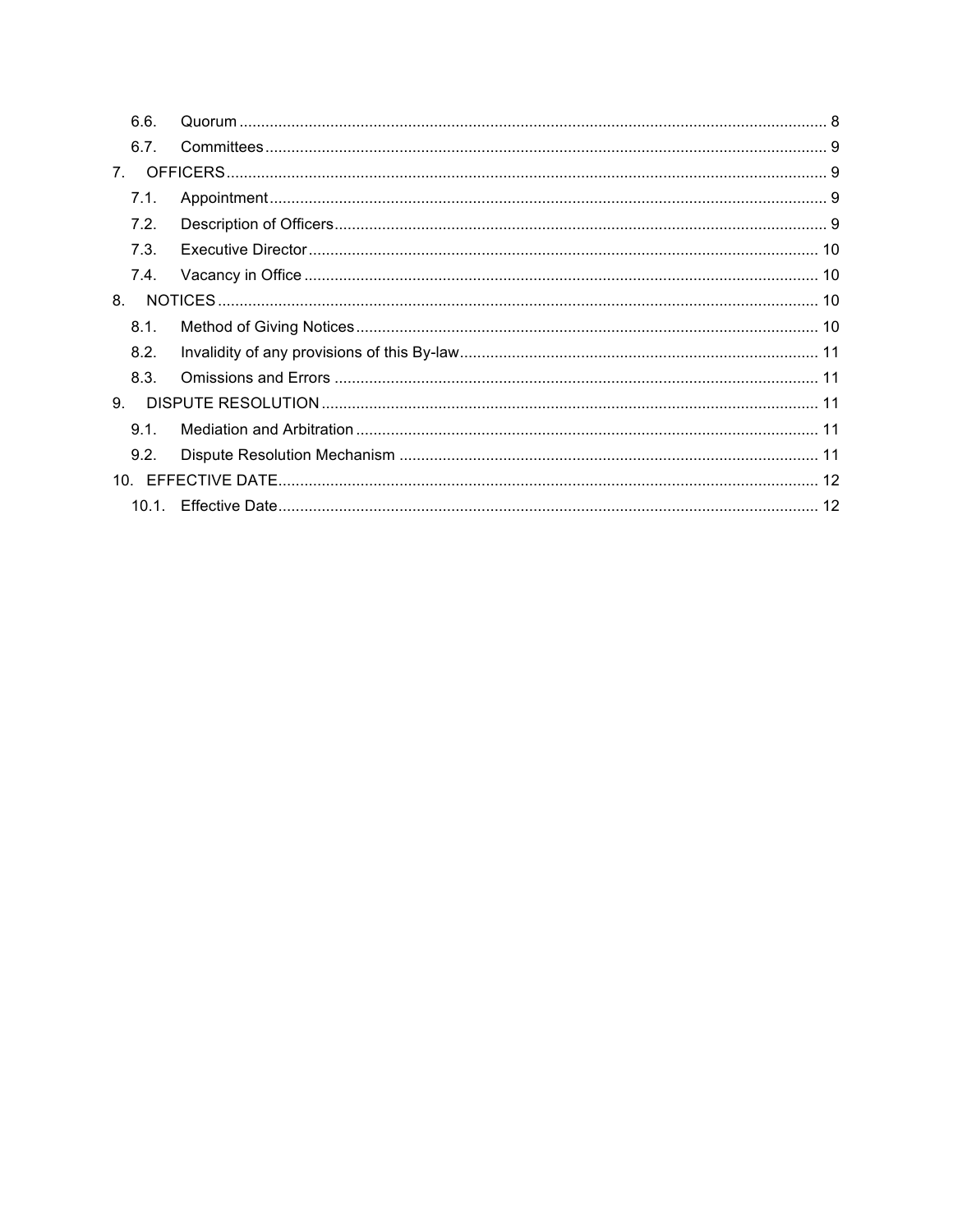### **1. DEFINITIONS AND INTERPRETATION**

## **1.1. Definitions**

In this By-law, unless the context otherwise requires:

- (a) "**Act**" means the *Canada Not-for-Profit Corporations Act* S.C. 2009, c.23 including the Regulations made pursuant to the Act, and any statute or regulations that may be substituted, as amended from time to time;
- (b) "**Active Member**" means an individual who supports the purposes and goals of the Corporation, satisfies the criteria set out in Section 2.2 and whose Membership has been approved by the Board;
- (c) "**Articles**" means the original or restated articles of incorporation or articles of amendment, amalgamation, continuance, reorganization, arrangement or revival of the Corporation;
- (d) "**Board**" means the Board of Directors of the Corporation and "Director" means a Member of the Board;
- (e) "**By-law**" means this By-law and any other By-laws of the Corporation as amended and which are, from time to time, in force and effect;
- (f) "**Corporation**" means the Canadian Interscholastic Athletic Administrators Association;
- (g) "**Director**" means a Member elected as a Director in accordance with Section 5.2;
- (h) "**General Member**" means an individual who supports the purposes and goals of the Corporation, satisfies the criteria set out in Section 2.3 and whose Membership has been approved by the Board;
- (i) "**Meeting of Members**" includes an annual Meeting of Members or a special Meeting of Members; "Special Meeting of Members" includes a Meeting of any class or classes of Members and a Special Meeting of all Members entitled to vote at an annual Meeting of Members;
- (j) "**Member**" includes Active Member and General Member;
- (k) "**Nomination Committee**" means a committee organized by the Board whose purpose is to determine if potential Directors have the requisite qualifications and prepare the Slate in advance of the Meeting of the Members;
- (l) "**Ordinary Resolution**" means a resolution passed by a majority of not less than 50% plus 1 of the votes cast on that resolution;
- (m) "**Partner Province**" means any or all provinces in which the provincial high school athletic association is currently party to an agreement with the Corporation whereby the association and/or its members provide sponsorship to the Corporation;
- (n) "**Regulations**" means the regulations made under the Act, as amended, restated or in effect from time to time; and
- (o) "**Special Resolution**" means a resolution passed by a majority of not less than two-thirds (2/3) of the votes cast on that resolution.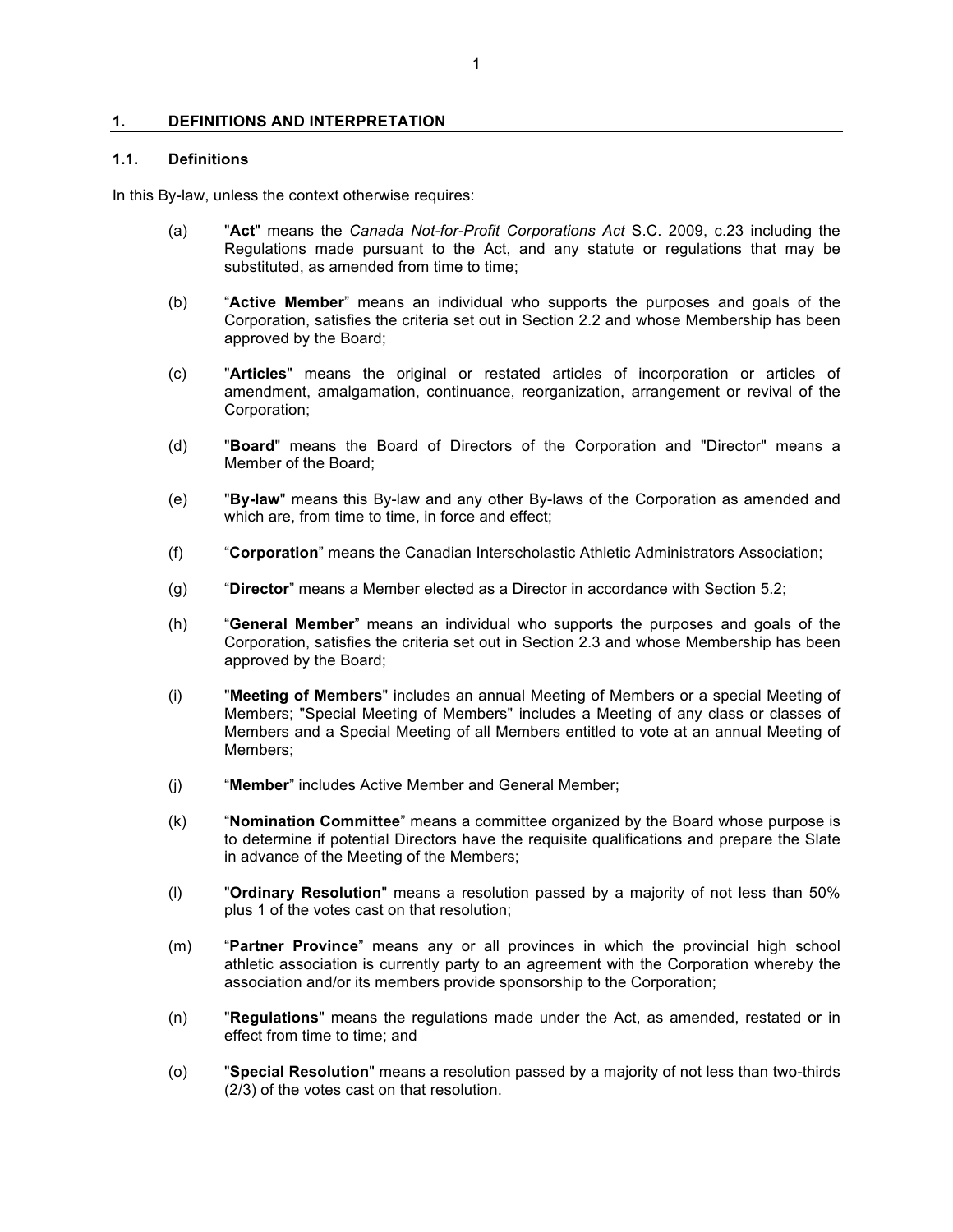# **1.2. Interpretation**

In the interpretation of this By-law, words in the singular include the plural and vice-versa, words in one gender include all genders, and "person" includes an individual, body corporate, partnership, trust and unincorporated organization. Other than as specified above, words and expressions defined in the Act have the same meanings when used in these By-laws.

# **1.3. Corporate Seal**

The Corporation may have a corporate seal in the form approved from time to time by the Board. If a corporate seal is approved by the Board, the secretary of the Corporation shall be the custodian of the corporate seal.

# **1.4. Execution of Documents**

Deeds, transfers, assignments, contracts, obligations and other instruments in writing requiring execution by the Corporation may be signed by any two (2) of its Officers or Directors. In addition, the Board may from time to time direct the manner in which and the person or persons by whom a particular document or type of document shall be executed. Any person authorized to sign any document may affix the corporate seal (if any) to the document. Any signing Officer may certify a copy of any instrument, resolution, By-law or other document of the Corporation to be a true copy thereof.

# **1.5. Financial Year End**

The financial year end of the Corporation shall be determined by the Board of Directors.

# **1.6. Previous By-Laws**

The provisions in these By-laws supersede and replace all former by-laws of the Corporation, such as might have been, and such prior by-laws are declared to be of no further force or effect whatsoever, except to the extent that the substance thereof is incorporated into these By-laws. There are no other conditions to these By-laws other than those herein contained.

# **1.7. Banking Arrangements**

The banking business of the Corporation shall be transacted at such bank, trust company or other firm or corporation carrying on a banking business in Canada or elsewhere as the Board of Directors may designate, appoint or authorize from time to time by resolution. The banking business or any part of it shall be transacted by an Officer or Officers of the Corporation and/or other persons as the Board of Directors may by resolution from time to time designate, direct or authorize.

### **1.8. Annual Financial Statement**

The Corporation may, instead of sending copies of the annual financial statements and other documents referred to in subsection 172(1) (*Annual Financial Statements*) of the Act to the Members, publish a notice to its Members stating that the annual financial statements and documents provided in subsection 172(1) are available at the registered office of the Corporation and any Member may, on request, obtain a copy free of charge at the registered office or by prepaid mail or, with the written consent of the Member, by way of email.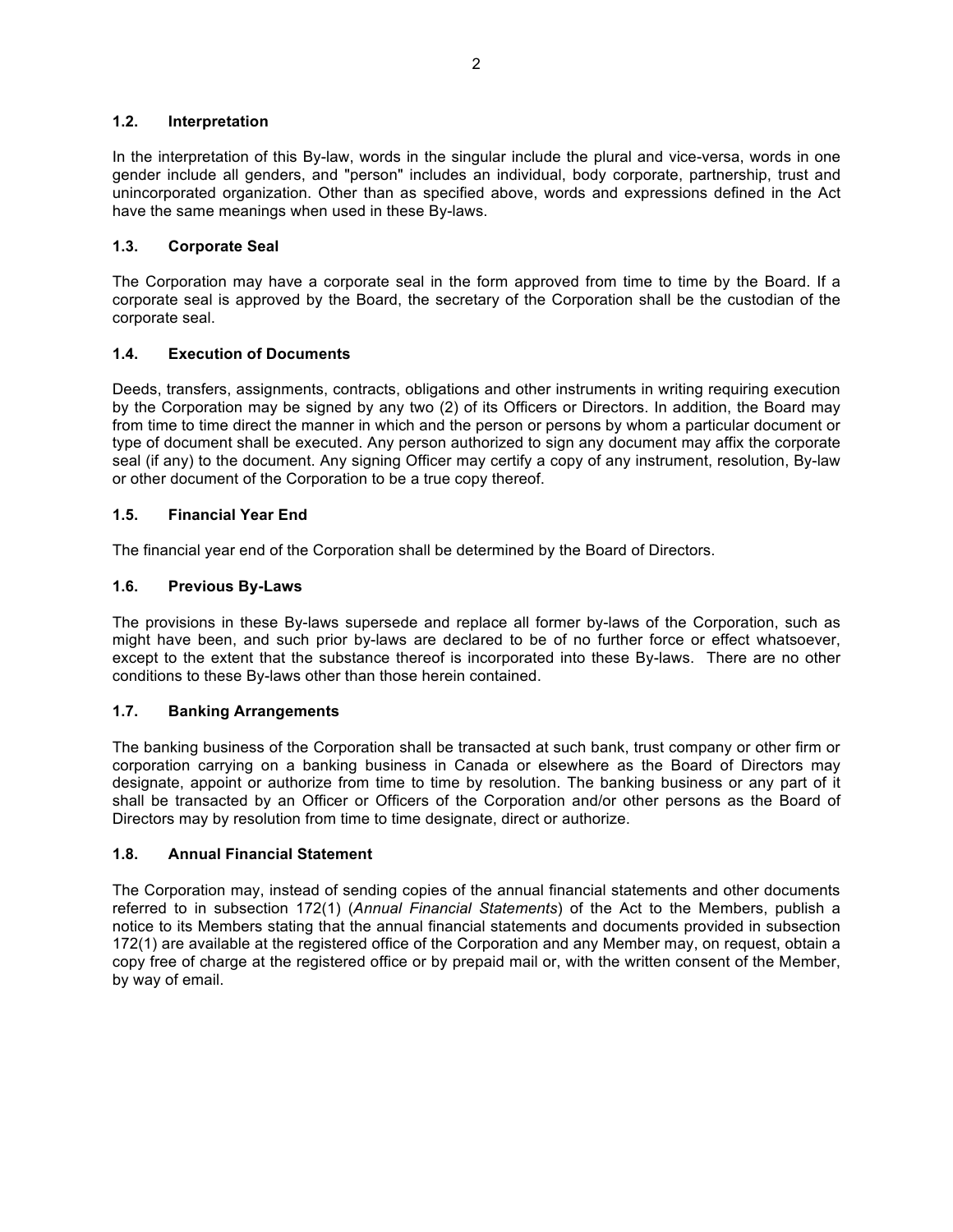### **2. MEMBERSHIP**

#### **2.1. Membership Conditions**

Subject to the articles, there shall be two (2) classes of Members in the Corporation, namely Active Members and General Members. The Board of Directors of the Corporation may, by resolution, approve the admission of the Members of the Corporation. Members may also be admitted in such other manner as may be prescribed by the Board by resolution. The conditions in this Section 2 shall apply to Membership.

### **2.2. Active Members**

- (a) Active Member Membership shall be available only to individuals who are currently involved in the administration of school sport in a Canadian jurisdiction. Active Members shall have the right to attend, speak and vote at the Meetings of the Members provided that they have applied and have been accepted for Active Member Membership in the Corporation.
- (b) Active Member Membership shall include, but not be limited to, the following:
	- i. School Athletic Directors or Athletic Administrators or similar;
	- ii. Employees or Volunteers for Organizations whose primary purpose is the administration of school sport; and
- (c) The term of Membership of an Active Member shall be annual, subject to renewal in accordance with the policies of the Corporation.
- (d) As set out in the articles, each Active Member is entitled to receive notice of, attend, and vote at all Meetings of Members.

#### **2.3. General Members**

- (a) General Member Membership shall be available only to individuals who:
	- i. have retired from a position in the administration of school athletics in a Canadian jurisdiction;
	- ii. are enrolled in an accredited University or College in Canada and are currently taking courses associated with the administration of school athletics; or
	- iii. have a general interest in school athletics and the administration of school athletics but do not fit within any other category of Membership.
- (b) The term of Membership of a General Member shall be annual, subject to renewal in accordance with the policies of the Corporation.

Pursuant to subsection 197(1) (*Fundamental Change*) of the Act, a Special Resolution of the Members is required to make any amendments to this section of the By-laws if those amendments affect Membership rights and/or conditions described in paragraphs  $197(1)(e)$ , (h), (l) or (m).

#### **2.4. Notice of Meeting of Members**

Notice of the time and place of a Meeting of Members shall be given to each Member entitled to vote at the Meeting by at least one of the following means: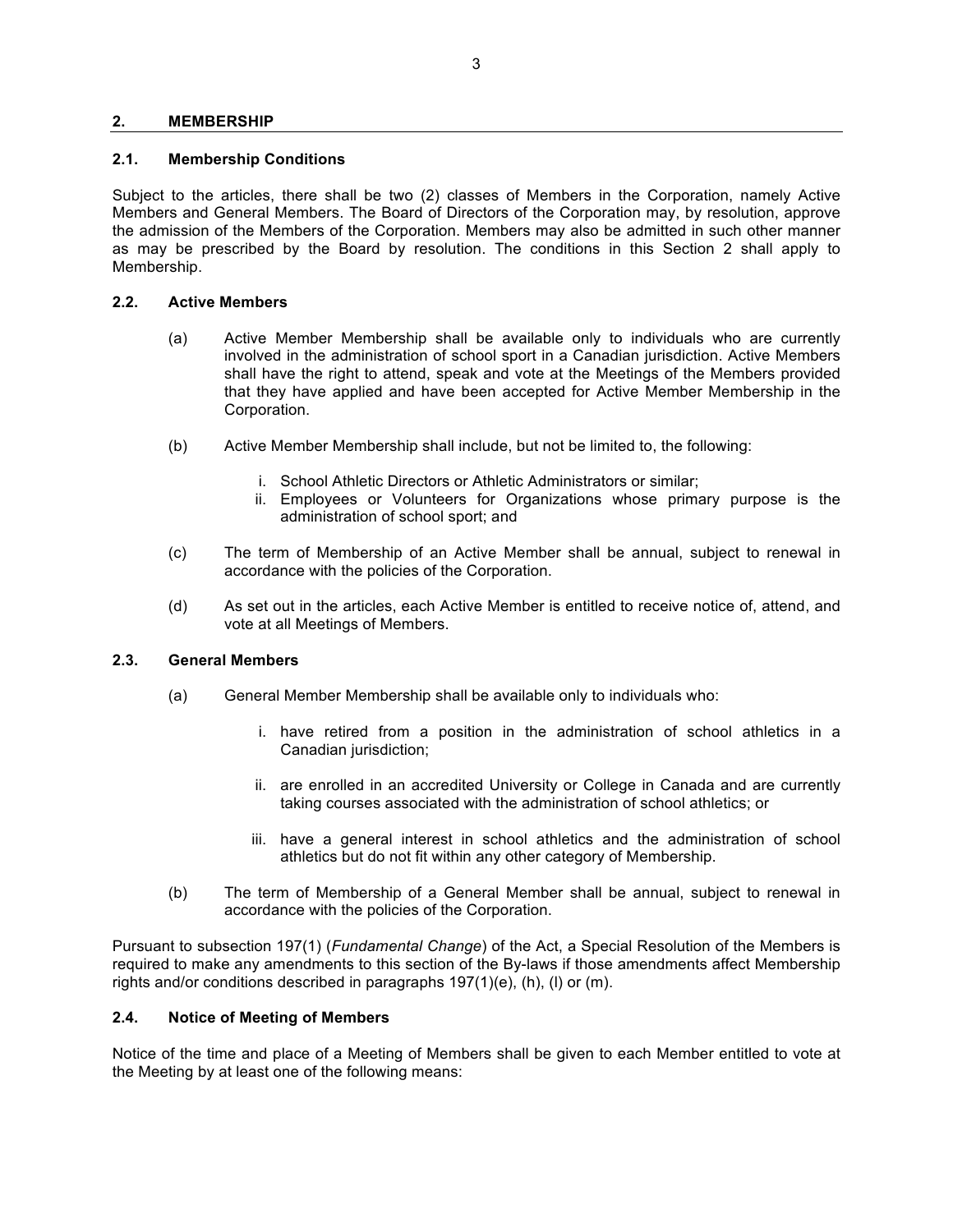- (a) by mail, courier or personal delivery to each Member entitled to vote at the Meeting, during a period of twenty-one (21) to sixty (60) days before the day on which the Meeting is to be held; or
- (b) by telephonic, electronic or other communication facility to each Member entitled to vote at the Meeting, during a period of twenty-one (21) to thirty-five (35) days before the day on which the Meeting is to be held; or
- (c) by publication at least once in a publication of the Corporation that is sent to all its Members, during a period of twenty-one (21) to sixty (60) days before the day on which the Meeting is to be held.

Pursuant to subsection 197(1) (*Fundamental Change*) of the Act, a Special Resolution of the Members is required to make any amendment to the By-laws of the Corporation to change the manner of giving notice to Members entitled to vote at a Meeting of Members.

Pursuant to section 63(2) (*Notice of Meeting of Members*) of the Regulations, any Member entitled to vote at the Meeting may request that notice be given in accordance with section 2.4(a). In the event such a request is received by the Corporation, the Corporation shall provide notice of the Meeting of the Members to that Member in accordance with section 2.4(a) only.

# **3. MEMBERSHIP DUES, TERMINATION AND DISCIPLINE**

### **3.1. Membership Dues**

Membership dues shall be paid to the Corporation:

- (a) for those Members employed or associated with a Partner Province, in accordance with the Partner Province agreement with the Corporation; or
- (b) for those Members not employed or associated with a Partner Province, on an individual basis following the Member's registration with the Corporation.

## **3.2. Termination of Membership**

A Membership in the Corporation is terminated when:

- (a) the Member dies, or, in the case of a Member that is a corporation, the corporation is dissolved;
- (b) a Member fails to maintain any qualifications for Membership described in Section 2 of these By-laws;
- (c) the Member is expelled in accordance with Section 3.3 below or is otherwise terminated in accordance with the articles or By-laws;
- (d) the Member's term of Membership expires; or
- (e) the Corporation is liquidated or dissolved under the Act.

Subject to the articles, upon any termination of Membership, the rights of the Member, including any rights in the property of the Corporation, automatically cease to exist.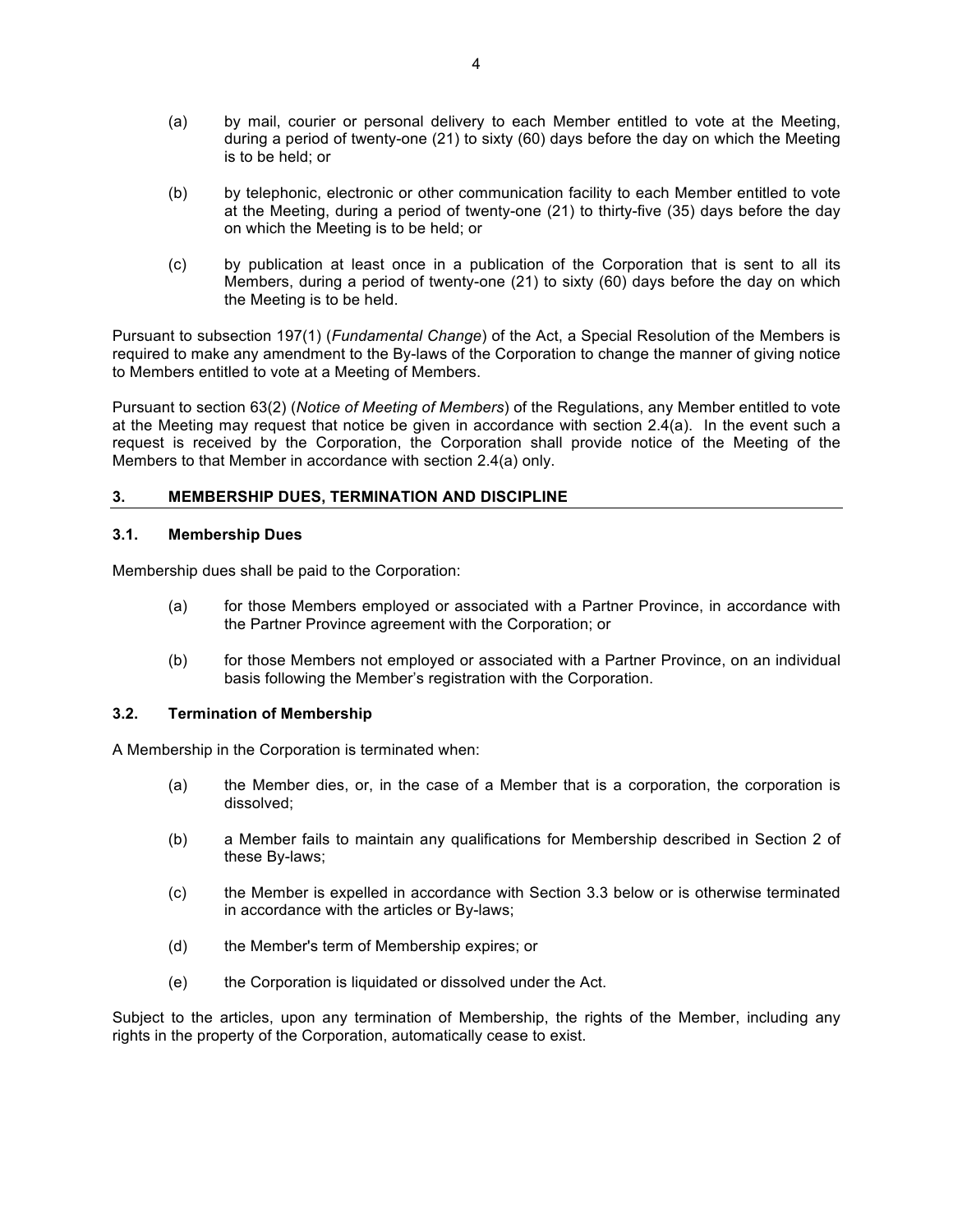# **3.3. Discipline of Members**

The Board shall have authority to suspend or expel any Member from the Corporation for any one or more of the following grounds:

- (a) violating any provision of the articles, By-laws, or written policies of the Corporation;
- (b) carrying out any conduct which may be detrimental to the Corporation as determined by the Board in its sole discretion;
- (c) for any other reason that the Board in its sole and absolute discretion considers to be reasonable, having regard to the purpose of the Corporation.

In the event that the Board determines that a Member should be expelled or suspended from Membership in the Corporation, the president, or such other Officer as may be designated by the Board, shall provide twenty (20) days' notice of suspension or expulsion to the Member and shall provide reasons for the proposed suspension or expulsion. The Member may make written submissions to the president, or such other Officer as may be designated by the Board, in response to the notice received within such twenty (20) day period. In the event that no written submissions are received by the Board, the president, or such other Officer as may be designated by the Board, may proceed to notify the Member that the Member is suspended or expelled from Membership in the Corporation. If written submissions are received in accordance with this section, the Board will consider such submissions in arriving at a final decision and shall notify the Member concerning such final decision within a further twenty (20) days from the date of receipt of the submissions. The Board's decision shall be final and binding on the Member, without any further right of appeal.

# **4. MEETINGS OF MEMBERS**

## **4.1. Persons Entitled to be Present**

The only persons entitled to be present at a Meeting of Members shall be those entitled to vote at the Meeting, the Directors and the public accountant of the Corporation and such other persons who are entitled or required under any provision of the Act, articles or By-laws of the Corporation to be present at the Meeting. Any other person may be admitted only on the invitation of the Chairperson of the Meeting or by resolution of the Members.

### **4.2. Chairperson of Meeting**

The Chairperson of the Meeting shall be the President, if present. In the event the President is absent for the Meeting, the Chairperson shall be the Leadership Training Program Coordinator (the "**Coordinator**"), if present. In the event neither the President nor the Coordinator are present, the chosen by the Coordinator in advance of the Meeting shall be the Chairperson of the Meeting. In the event none of the above specified people are present or available at the Meeting, the Members present at the Meeting shall choose any one of their number to chair the Meeting.

### **4.3. Quorum**

A quorum at any Meeting of the Members be ten (10) of the Members entitled to vote at the Meeting. If a quorum is present at the opening of a Meeting of Members, the Members present may proceed with the business of the Meeting even if a quorum is not present throughout the Meeting.

### **4.4. Attendance at Meetings of Members**

The Meetings of Members may be held in person, by way of electronic means or a combination of both. The Meeting of the Members shall be held in a way to allow the most possible Members to attend. Those Active Members who are in attendance in person shall vote by way of show of hands, unless a ballot vote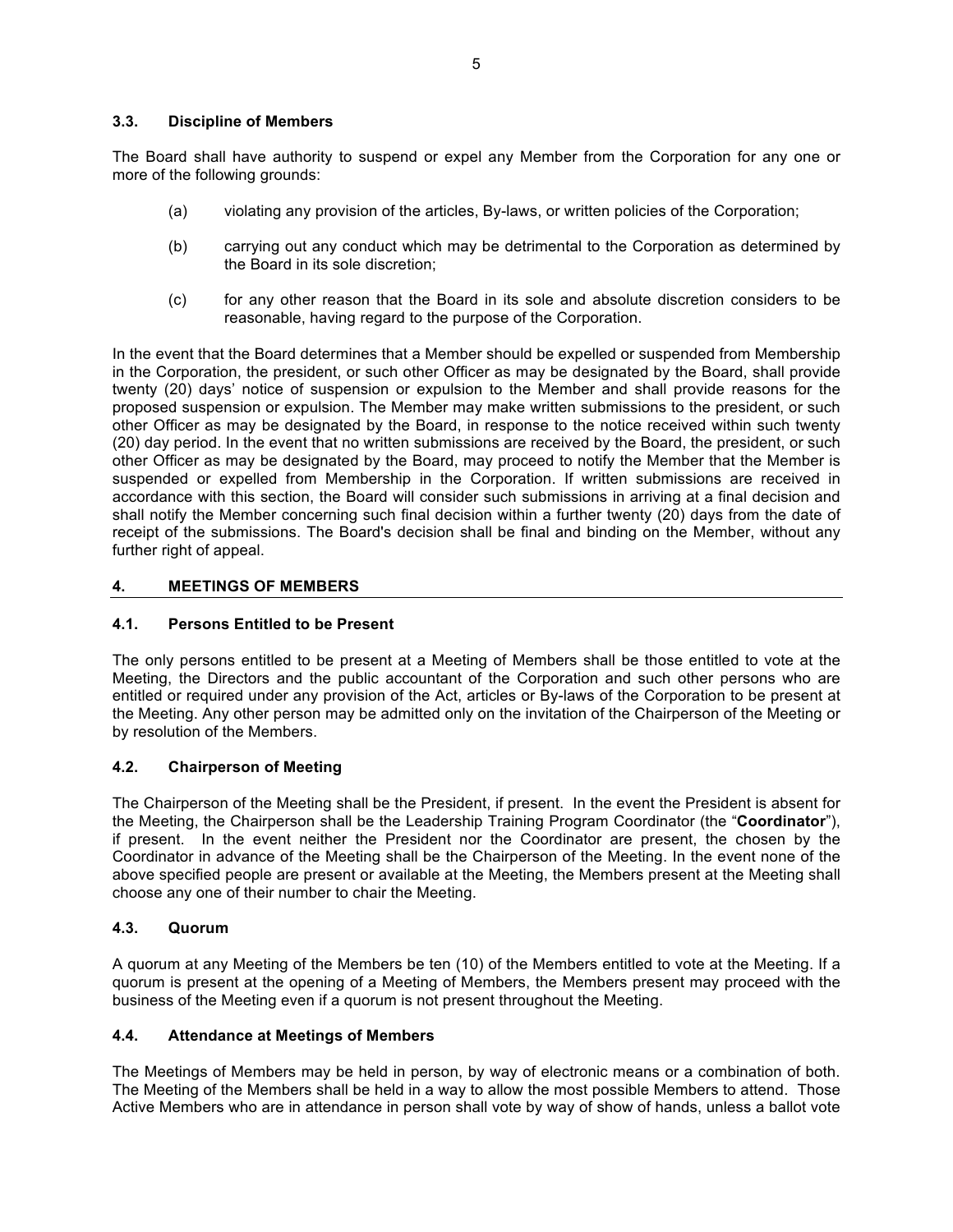is demanded by an Active Member. Voting for those Active Members attending through electronic means may be done through show of hands if video is available, or through an appropriate combination of alternative electronic means.

## **4.5. Introduction of Motion at Meetings**

No Member shall be entitled to introduce a motion to be voted on once the Meeting of Members has begun. All motions and topics to be discussed and voted on by the Members must be included in the agenda circulated to Members in advance of the Meeting of Members.

# **4.6. Votes to Govern**

At any Meeting of Members every question shall, unless otherwise provided by the articles or By-laws or by the Act, be determined by a majority of the votes cast on the question. In case of an equality of votes either on a show of hands or on a ballot or on the results of electronic voting, the Chairperson of the Meeting in addition to an original vote shall have a second or casting vote.

# **5. DIRECTORS**

# **5.1. Composition of the Board**

The Board shall have no more than fifteen (15) Directors. The Board shall be comprised of Active Members of the Corporation and at all times there shall be two (2) or three (3) Directors from each Partner Province, one (1) of which shall, pending the consent of the individual, be the Executive Director of the High School Athletic Association of each Partner Province (the "**ED Directors**").

# **5.2. Election and Term**

With the exception of the ED Directors, the Directors shall be elected at each Meeting of the Members. The term of a Director is for three (3) years (the "**Term**"), such term being renewable for a successive three (3) year term by motion at the next Meeting of the Members. The Directors shall continue in office until the expiry of their Term or until respective successors are duly elected, appointed or otherwise designated in accordance with these By-laws.

The ED Directors shall be elected at the next Meeting of the Members following the start of their employment as the Executive Director of the High School Athletic Association of a Partner Province. The ED Directors shall remain on the Board until such time that they are no longer employed as the Executive Director of the High School Athletic Association of a Partner Province.

Nominations for the positions of Directors, and for any elected position, shall be made by the Nomination Committee no less than thirty (30) days before the Meeting of the Members. The nominations shall be presented in the form of a slate (the "**Slate**"), which shall be voted on as a whole at the Meeting of the Members. Where applicable, the Slate shall designate which Partner Province each nominee is from.

No Director shall serve more than two (2) consecutive Terms on the Board. Notwithstanding the foregoing, the President may appoint a Director to serve on the Board for a maximum of one (1) additional year either preceding an elected Term or following the expiry of a Term. A Director who is appointed under this provision shall remain on the Board, subject to any provisions of these Bylaws, until the next Meeting of the Members.

Any Member in good standing may be nominated for the position of Director at any time so long as they had not been a Director for two (2) consecutive Terms within one (1) year less forty five (45) days from the date of their nomination.

Any Member in good standing who wishes to be a Director must submit their name, mailing address and email to the Nomination Committee for consideration by the deadline chosen by the Board and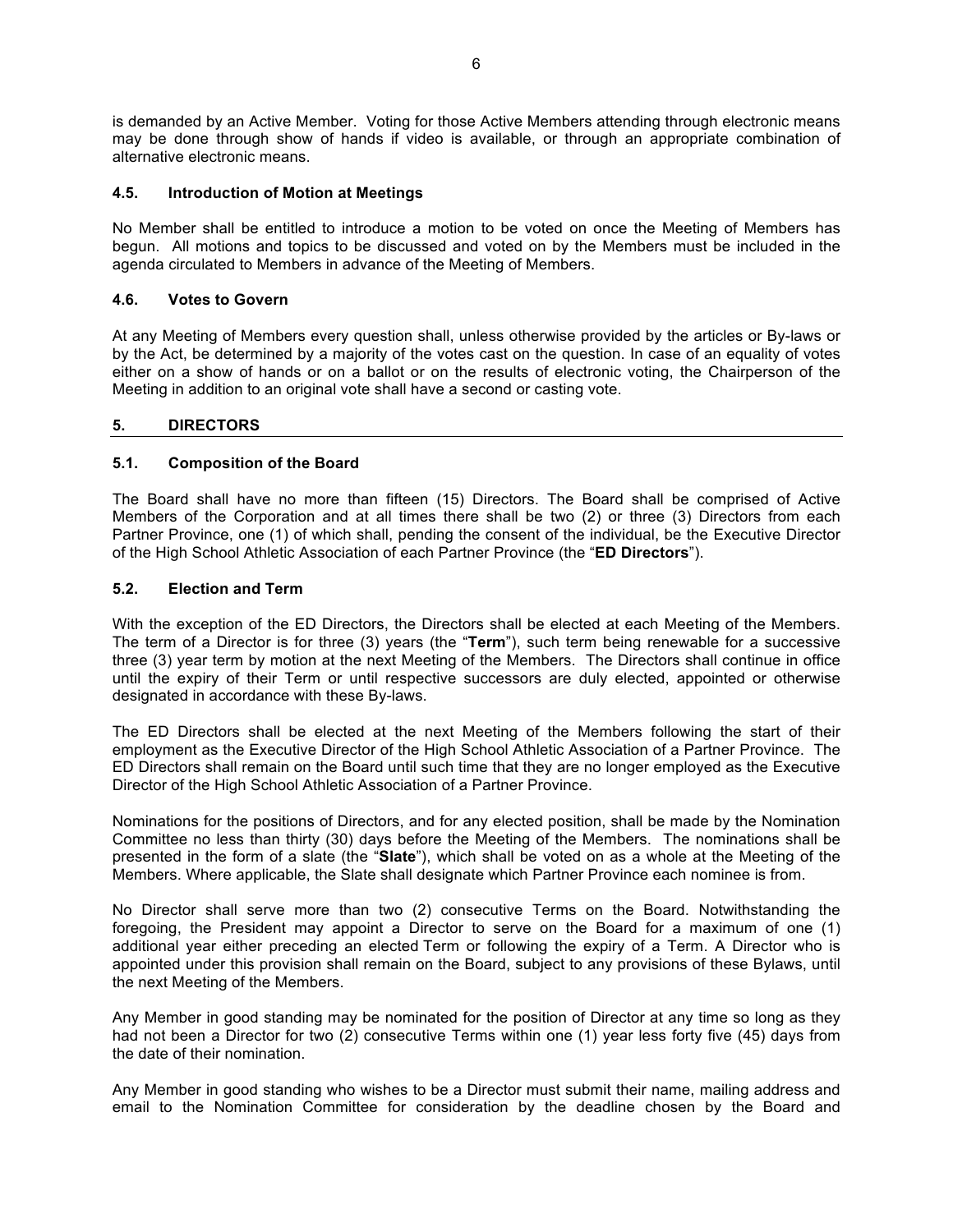communicated electronically to the Members. The Nomination Committee shall notify, by email, each Member who put their name forward, whether they have been named to the Slate.

# **5.3. Powers of the Board**

The Board shall, subject to these By-laws, have full management and control of the affairs of the Corporation and shall have the full discretion and power to advance the objectives of the Corporation in any manner it deems necessary or desirable.

Without limiting the generality of the foregoing, the Board may:

- (a) enter on behalf of the Corporation into any agreement, contract or arrangement which the Corporation may lawfully enter into;
- (b) hire any employees or contractors that it deems necessary and determine the compensation of same, having regard to market rates; and
- (c) do all such other acts and things as the Corporation is, by these By-laws or its policies or otherwise authorized to exercise or do.

# **5.4. Removal of Director**

A Director ceases to be a Board Member upon the happening of any of the following:

- (a) The expiration of the Director's Term;
- (b) The death or permanent incapacity of the Director;
- (c) The Director fails to attend, absent just cause, as determined by the Board acting reasonably, three (3) or more consecutive Meetings; or
- (d) By a majority vote of the Board, for any cause that the Board deems reasonable.

### **5.5. Resignation of Director**

Any Director may resign from the Board by giving written notice to the Board. Such resignation shall be effective immediately upon receipt of such resignation by the Board.

### **5.6. Remuneration of Directors**

No Director shall be entitled to receive any remuneration for his/her/their services in their capacity as a Director. Upon presentation of receipts, a Director may receive reimbursements for expenses incurred as a result of performing the Corporation's business.

### **6. MEETINGS OF DIRECTORS**

### **6.1. Calling of Meetings**

Meetings of the Board may be called by the President at any time; provided that, for the first organization Meeting following incorporation, such Meeting may be called by any Director or incorporator. If the Corporation has only one Director, that Director may call and constitute a Meeting.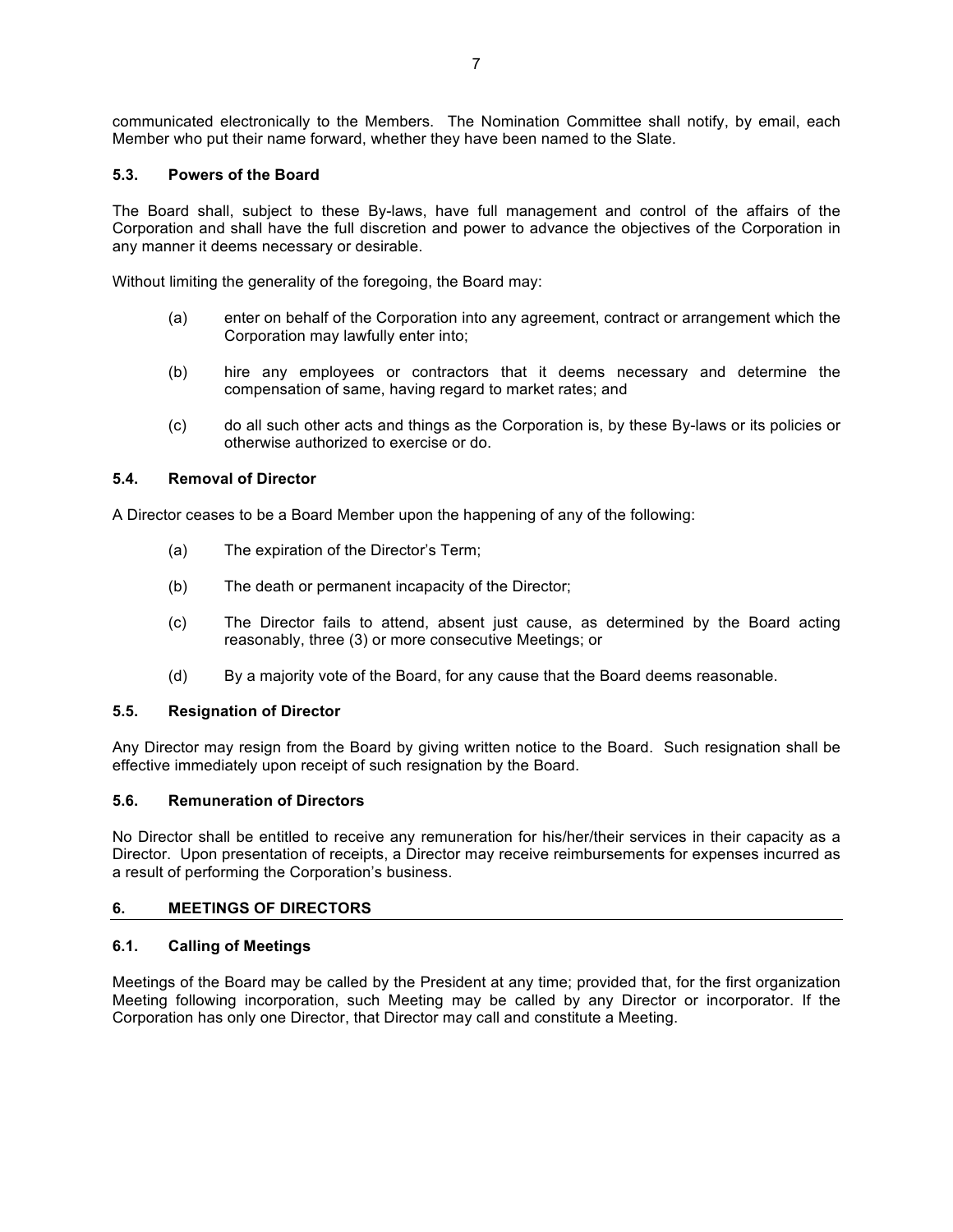# **6.2. Notice of Meeting**

Notice of the time and place for the holding of a Meeting of the Board shall be given to every Director of the Corporation not less than seven (7) days before the time when the Meeting is to be held by one of the following methods:

- (a) delivered personally to the latest address as shown in the last notice that was sent by the Corporation in accordance with section 128 (Notice of Directors) or 134 (Notice of change of Directors) of the Act;
- (b) mailed by prepaid ordinary mail to the Director's address as set out in (a);
- (c) by telephonic, electronic or other communication facility at the Director's recorded address for that purpose; or
- (d) by an electronic document in accordance with Part 17 of the Act.

Notice of a Meeting shall not be necessary if all of the Directors are present, and none objects to the holding of the Meeting, or if those absent have waived notice of or have otherwise signified their consent to the holding of such Meeting. Notice of an adjourned Meeting is not required if the time and place of the adjourned Meeting is announced at the original Meeting. Unless the By-law otherwise provides, no notice of Meeting need specify the purpose or the business to be transacted at the Meeting except that a notice of meeting of Directors shall specify any matter referred to in subsection 138(2) (*Limits on Authority*) of the Act that is to be dealt with at the Meeting. Matters not included in the agendas provided with the notice may, with the consent of the Directors present at the Meeting, be added to the agenda and considered by the Directors.

# **6.3. Regular Meetings**

The Board may appoint a day or days in any month or months for regular Meetings of the Board at a place and hour to be named. A copy of any resolution of the Board fixing the place and time of such regular Meetings of the Board shall be sent to each Director forthwith after being passed, but no other notice shall be required for any such regular Meeting except if subsection 136(3) (*Notice of Meeting*) of the Act requires the purpose thereof or the business to be transacted to be specified in the notice.

# **6.4. Voting**

Each Director is entitled to one (1) vote. If there is a tie, the President shall have a casting vote. A resolution in writing, signed by all of the Directors entitled to vote on that resolution at a meeting of Directors is as valid as if it had passed at a Meeting of the Directors.

# **6.5. Votes to Govern**

At all Meetings of the Board, every question shall be decided by a majority of the votes cast on the question. In case of an equality of votes, the Chairperson of the Meeting in addition to an original vote shall have a second or casting vote.

## **6.6. Quorum**

A quorum at any Meeting of the Board shall be a majority of the number of Directors currently elected to the Board. If a quorum is present at the opening of a Board meeting, the Directors present may proceed with the business of the Meeting even if a quorum is not present throughout the Meeting.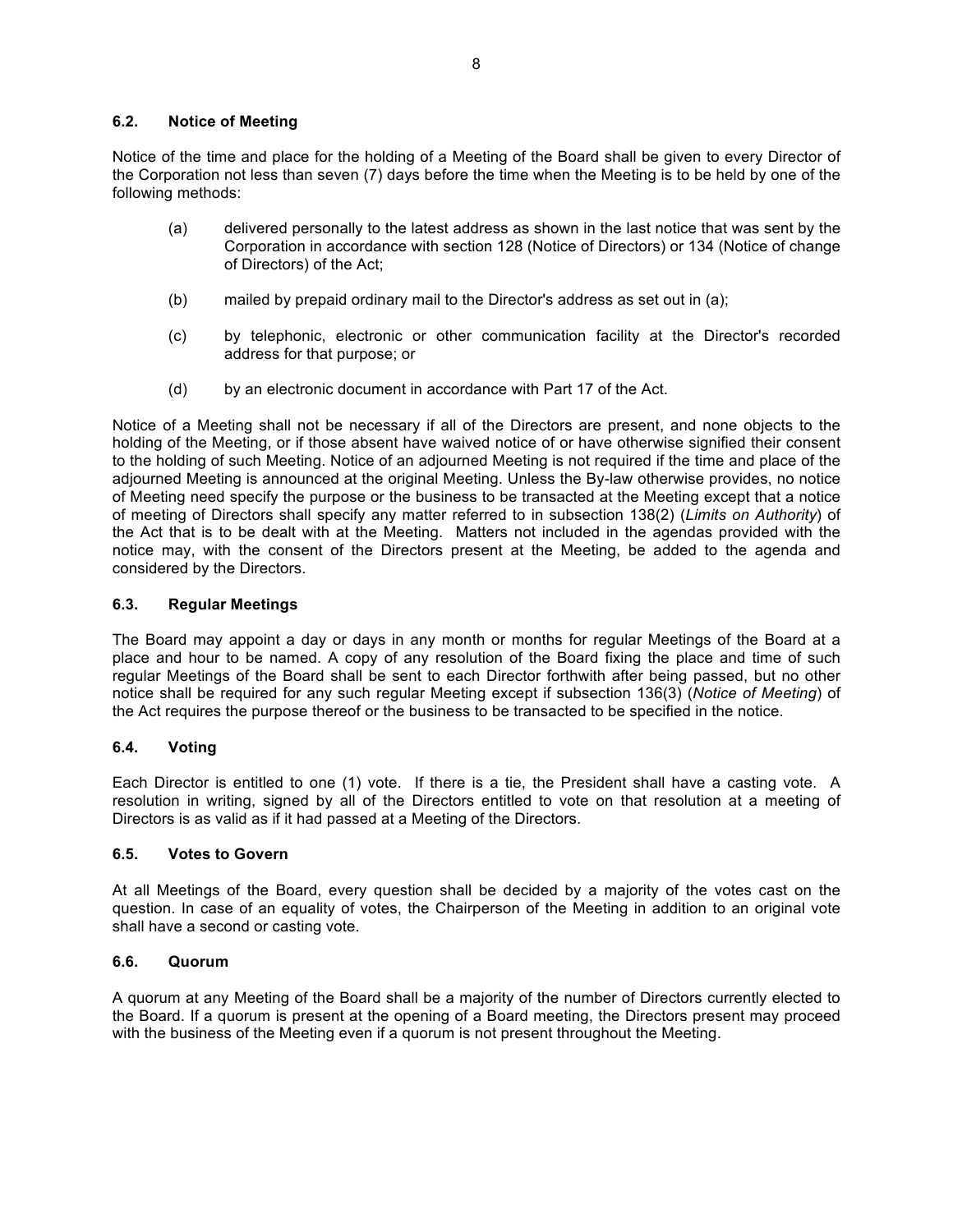## **6.7. Committees**

The Board may from time to time appoint any committee or other advisory body, as it deems necessary or appropriate for such purposes and, subject to the Act, with such powers as the Board shall see fit. Any such committee may formulate its own rules of procedure, subject to such regulations or directions as the Board may from time to time make. Any committee Member may be removed by resolution of the Board of Directors.

# **7. OFFICERS**

# **7.1. Appointment**

The Board shall appoint such Officers at the first Board meeting following the Meeting of the Members from the Members of the Corporation as they deem necessary to carry out the objects of the Corporation and such Officers shall have such authority and perform such duties as from time to time may be prescribed by the Board.

There shall at all times be a President, Secretary and Treasurer. One person may hold more than one office.

Each Officer shall remain in their position until they are replaced, removed or otherwise cease to hold such office.

# **7.2. Description of Officers**

Unless otherwise specified by the Board which may, subject to the Act modify, restrict or supplement such duties and powers, the offices of the Corporation, if designated and if Officers are appointed, shall have the following duties and powers associated with their positions:

- (a) **President** –The president shall be the chief executive Officer of the Corporation and shall be responsible for implementing the strategic plans and policies of the Corporation. The president shall, subject to the authority of the Board, have general supervision of the affairs of the Corporation. The President shall act as Chairperson for all Meetings of the Directors. The President must at all times be a Director of the Corporation. In the event the President ceased to be a Director, they shall also cease to be President. The Board may appoint the same Director as President for up to three (3) consecutive years. The President shall serve as Past President for one (1) year immediately following the conclusion of their term as President.
- (b) **Secretary** If appointed, the secretary shall attend and be the secretary of all Meetings of the Board, Members and committees of the Board. The secretary shall enter or cause to be entered in the Corporation's minute book, minutes of all proceedings at such Meetings; the secretary shall give, or cause to be given, as and when instructed, notices to Members, Directors, the public accountant and Members of committees; the secretary shall be the custodian of all books, papers, records, documents and other instruments belonging to the corporation.
- (c) **Treasurer** If appointed, the Treasurer shall have such powers and duties as the Board may from time to time specify, including the review of interim and year-end financial statements before they are presented to the Board of Directors or provided to the public accountant.
- (d) **Leadership Training Program Coordinator** If appointed, the Leadership Training Program Coordinator shall provide support to the staff in planning the annual LTP Course calendar, selecting instructors for course presentations, maintaining the course review and new course addition calendars, and identifying new instructors for development. If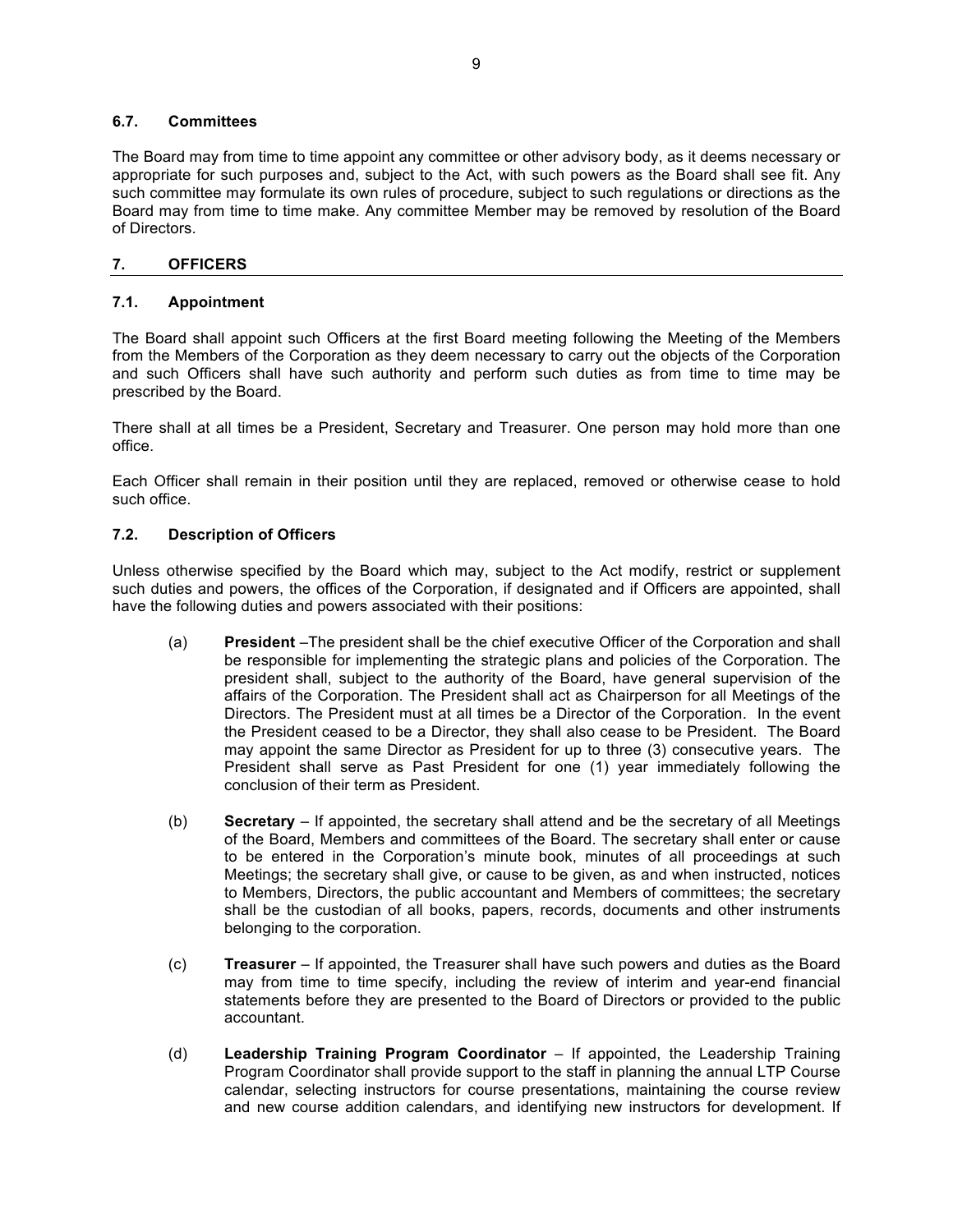the President is absent from any Meeting, the Leadership Training Program Coordinator shall preside over the Meeting or appoint another Director to do so. The Leadership Training Program Coordinator must be a Director.

- (e) **Provincial Representative** If appointed, the Provincial Representative shall have power and duties as the Board may from time to time specify, including working with the staff and Leadership Training Program Coordinator to identify and coordinate professional development opportunities within their Partner Province. There shall be at least one Provincial Representative from each Partner Province. Each Provincial Representative must be a Director.
- (f) **Past President** The Past President shall have such power and duties as the Board may from time to time specify.
- (g) **Member-at-Large** If appointed, the Member-at-large shall have such power and duties as the Board may from time to time specify.

The powers and duties of all other Officers of the Corporation shall be such as the terms of their engagement call for or the Board or president requires of them. The Board may, from time to time and subject to the Act, vary, add to or limit the powers and duties of any Officer.

# **7.3. Executive Director**

The Board may, from time to time, engage, appoint, and employ an Executive Director of the Corporation on such terms as it sees fit. The Board may delegate to him/her/them with full authority to manage and direct the business and affairs of the Corporation and to employee and discharge agents and employees of the Corporation in his/her/their discretion. He/she/they shall at all reasonable times give to the Board all information they may require regarding the affairs of the Corporation.

### **7.4. Vacancy in Office**

In the absence of a written agreement to the contrary, the Board may remove, whether for cause or without cause, any Officer of the Corporation. Unless so removed, an Officer shall hold office until the earlier of:

- (a) the Officer's successor being appointed,
- (b) the Officer's resignation,
- (c) such Officer ceasing to be a Director (if a necessary qualification of appointment) or
- (d) such Officer's death.

If the office of any Officer of the Corporation shall be or become vacant, the Directors may, by resolution, appoint a person to fill such vacancy.

### **8. NOTICES**

## **8.1. Method of Giving Notices**

Any notice (which term includes any communication or document) to be given (which term includes sent, delivered or served), other than notice of a Meeting of Members or a Meeting of the Board of Directors, pursuant to the Act, the articles, the By-laws or otherwise to a Member, Director, Officer or Member of a committee of the Board or to the public accountant shall be sufficiently given: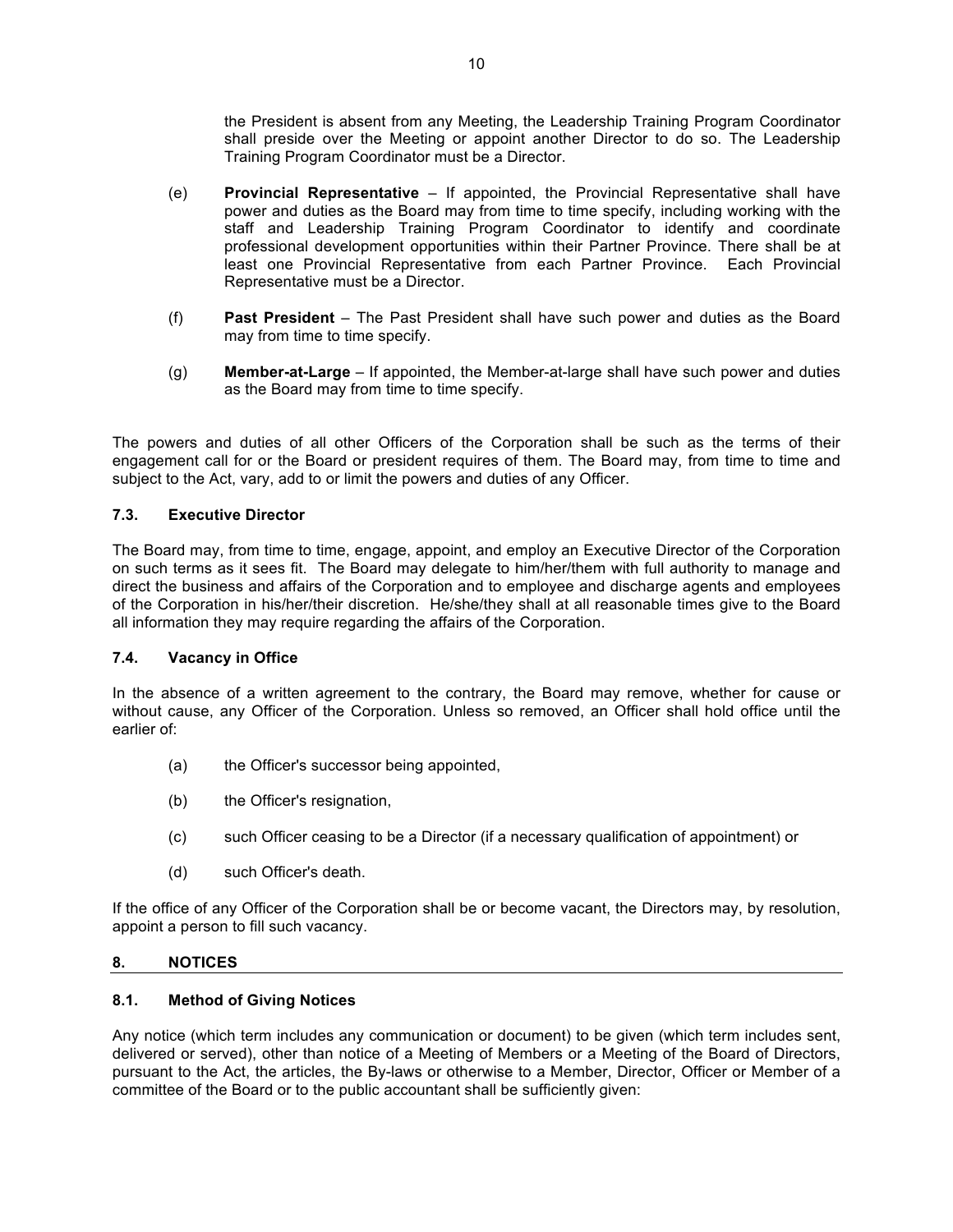- (a) if delivered personally to the person to whom it is to be given or if delivered to such person's address as shown in the records of the Corporation or in the case of notice to a Director to the latest address as shown in the last notice that was sent by the Corporation in accordance with section 128 (*Notice of Directors*) or 134 (*Notice of change of Directors*); or
- (b) if mailed to such person at such person's recorded address by prepaid ordinary or air mail; or
- (c) if sent to such person by telephonic, electronic or other communication facility at such person's recorded address for that purpose; or
- (d) if provided in the form of an electronic document in accordance with Part 17 of the Act.

A notice so delivered shall be deemed to have been given when it is delivered personally or to the recorded address as aforesaid; a notice so mailed shall be deemed to have been given when deposited in a post office or public letter box; and a notice so sent by any means of transmitted or recorded communication shall be deemed to have been given when dispatched or delivered to the appropriate communication company or agency or its representative for dispatch. The secretary may change or cause to be changed the recorded address of any Member, Director, Officer, public accountant or Member of a committee of the Board in accordance with any information believed by the secretary to be reliable. The declaration by the secretary that notice has been given pursuant to this By-law shall be sufficient and conclusive evidence of the giving of such notice. The signature of any Director or Officer of the Corporation to any notice or other document to be given by the Corporation may be written, stamped, type-written or printed or partly written, stamped, type-written or printed.

# **8.2. Invalidity of any provisions of this By-law**

The invalidity or unenforceability of any provision of this By-law shall not affect the validity or enforceability of the remaining provisions of this By-law.

### **8.3. Omissions and Errors**

The accidental omission to give any notice to any Member, Director, Officer, Member of a committee of the Board or public accountant, or the non-receipt of any notice by any such person where the Corporation has provided notice in accordance with the By-laws or any error in any notice not affecting its substance shall not invalidate any action taken at any Meeting to which the notice pertained or otherwise founded on such notice.

### **9. DISPUTE RESOLUTION**

# **9.1. Mediation and Arbitration**

Disputes or controversies among Members, Directors, Officers, committee Members, or volunteers of the Corporation are as much as possible to be resolved in accordance with mediation and/or arbitration as provided in this By-law.

### **9.2. Dispute Resolution Mechanism**

In the event that a dispute or controversy among Members, Directors, Officers, committee Members or volunteers of the Corporation arising out of or related to the articles or By-laws, or out of any aspect of the operations of the Corporation is not resolved in private Meetings between the parties, then without prejudice to or in any other way derogating from the rights of the Members, Directors, Officers, committee Members, employees or volunteers of the Corporation as set out in the articles, By-laws or the Act, and as an alternative to such person instituting a law suit or legal action, such dispute or controversy shall be settled by a process of dispute resolution as follows: